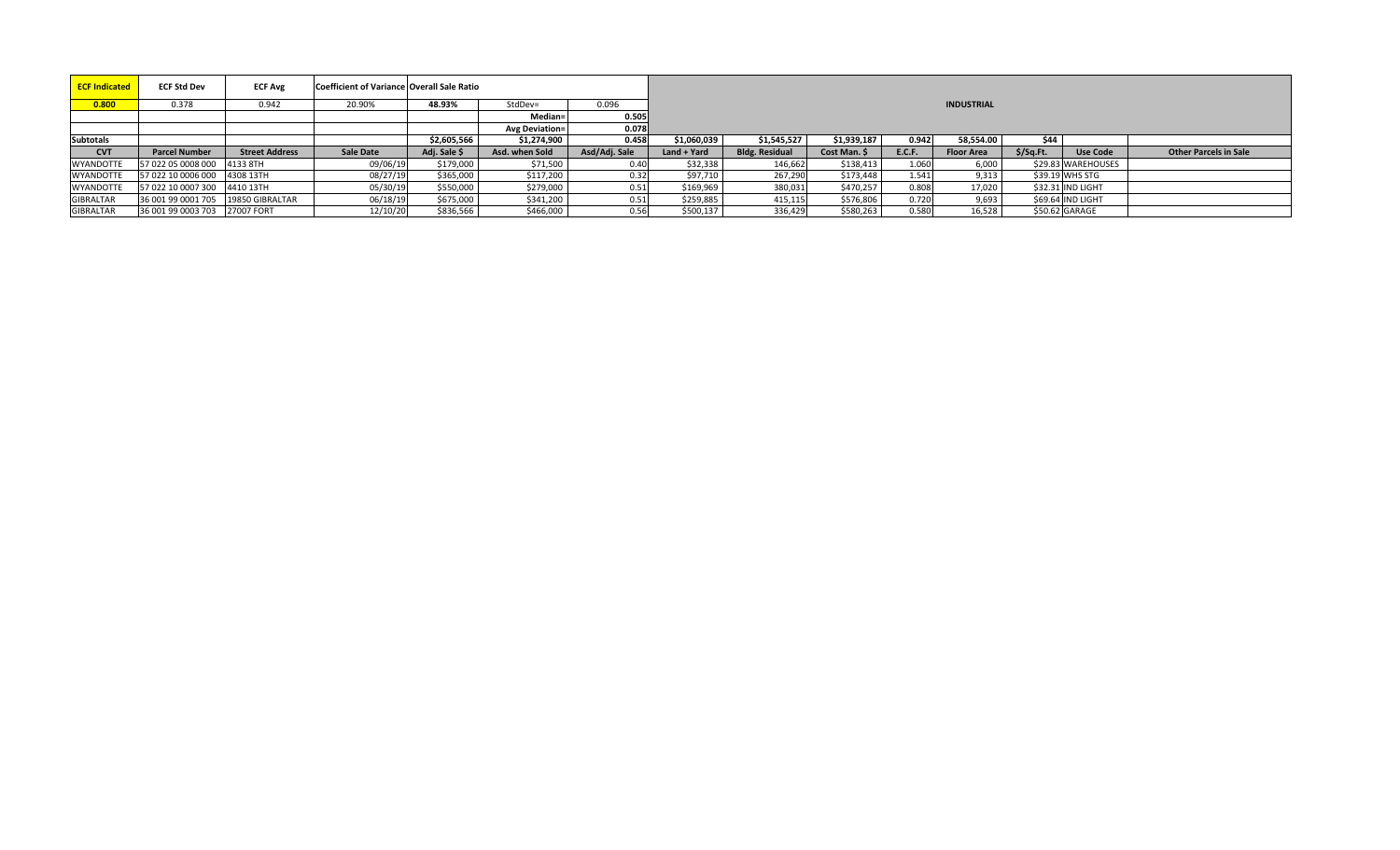| <b>ECF</b><br><b>Indicated</b> | <b>ECF Std Dev</b>   | <b>ECF Avg</b>        | <b>Coefficient of</b><br>Variance | <b>Overall Sale Ratio</b> |                       |               |             |                       |              |               |                              |               |                      |                              |  |  |
|--------------------------------|----------------------|-----------------------|-----------------------------------|---------------------------|-----------------------|---------------|-------------|-----------------------|--------------|---------------|------------------------------|---------------|----------------------|------------------------------|--|--|
| 0.912                          | 0.532                | 1.080                 | 41.78%                            | 45.95%                    | StdDev=               | 0.194         |             |                       |              |               | <b>RETAIL AND RESTAURANT</b> |               |                      |                              |  |  |
|                                |                      |                       |                                   |                           | Median=               | 0.434         |             |                       |              |               |                              |               |                      |                              |  |  |
|                                |                      |                       |                                   |                           | <b>Avg Deviation=</b> | 0.135         |             |                       |              |               |                              |               |                      |                              |  |  |
| <b>Subtotals</b>               |                      |                       |                                   | \$1,031,400               | \$473,900             | 0.463         | \$278,098   | \$753,302             | \$825,759    | 1.080         | 12,548.00                    | \$95.09       |                      |                              |  |  |
| <b>CVT</b>                     | <b>Parcel Number</b> | <b>Street Address</b> | Sale Date                         | Adj. Sale \$              | Asd. when Sold        | Asd/Adj. Sale | Land + Yard | <b>Bldg. Residual</b> | Cost Man. \$ | <b>E.C.F.</b> | <b>Floor Area</b>            | $$$ /Sq.Ft.   | Use Code             | <b>Other Parcels in Sale</b> |  |  |
| <b>FLAT ROCK</b>               | 58 091 02 0010 000   | 27250 TELEGRAPH       | 04/01/19                          | \$170,000                 | \$47,500              | 0.279         | \$22,266    | \$147,734             | \$77,530     | 1.906         | 1.343                        |               | 126.58 BARBER/BEAUTY |                              |  |  |
| <b>FLAT ROCK</b>               | 58 094 03 0269 000   | 26249 HURON RIVER     | 06/27/19                          | \$180,000                 | \$86,800              | 0.482         | \$128,711   | \$51,289              | \$59,444     | 0.863         | 1,134                        | 158.73 RETAIL |                      |                              |  |  |
| <b>FLAT ROCK</b>               | 58 094 05 0035 000   | 28365 TELEGRAPH       | 11/18/20                          | \$155,000                 | \$67,200              | 0.434         | \$24,333    | \$130,667             | \$128,777    | 1.015         | 3,721                        |               | 41.66 RETAIL         |                              |  |  |
| <b>GIBRALTAR</b>               | 36 011 03 0018 001   | 29110 N GIBRALTAR     | 10/19/19                          | \$147,000                 | \$79,300              | 0.539         | \$33,277    | \$113,723             | \$169,444    | 0.672         | 1,800                        |               | 81.67 RESTAURANTS    |                              |  |  |
| <b>GIBRALTAR</b>               | 36 011 03 0079 001   | 13938 M GIBRALTAR     | 11/10/20                          | \$134,400                 | \$112,800             | 0.839         | \$35,200    | \$99,200              | \$221,987    | 0.447         | 1,950                        |               | 68.92 RESTAURANTS    |                              |  |  |
| RIVERVIEW                      | 51 011 01 0258 000   | 17076 QUARRY          | 01/22/21                          | \$135,000                 | \$35,800              | 0.265         | \$21,711    | \$113,289             | \$66,625     | 1.700         | 1,400                        |               | 96.43 RETAIL         | 51 011 01 0259 000           |  |  |
| RIVERVIEW                      | 51 012 05 0020 000   | 18283 FORT            | 06/12/19                          | \$110,000                 | \$44,500              | 0.405         | \$12,600    | \$97,400              | \$101,952    | 0.955         | 1,200                        |               | 91.67 RETAIL         |                              |  |  |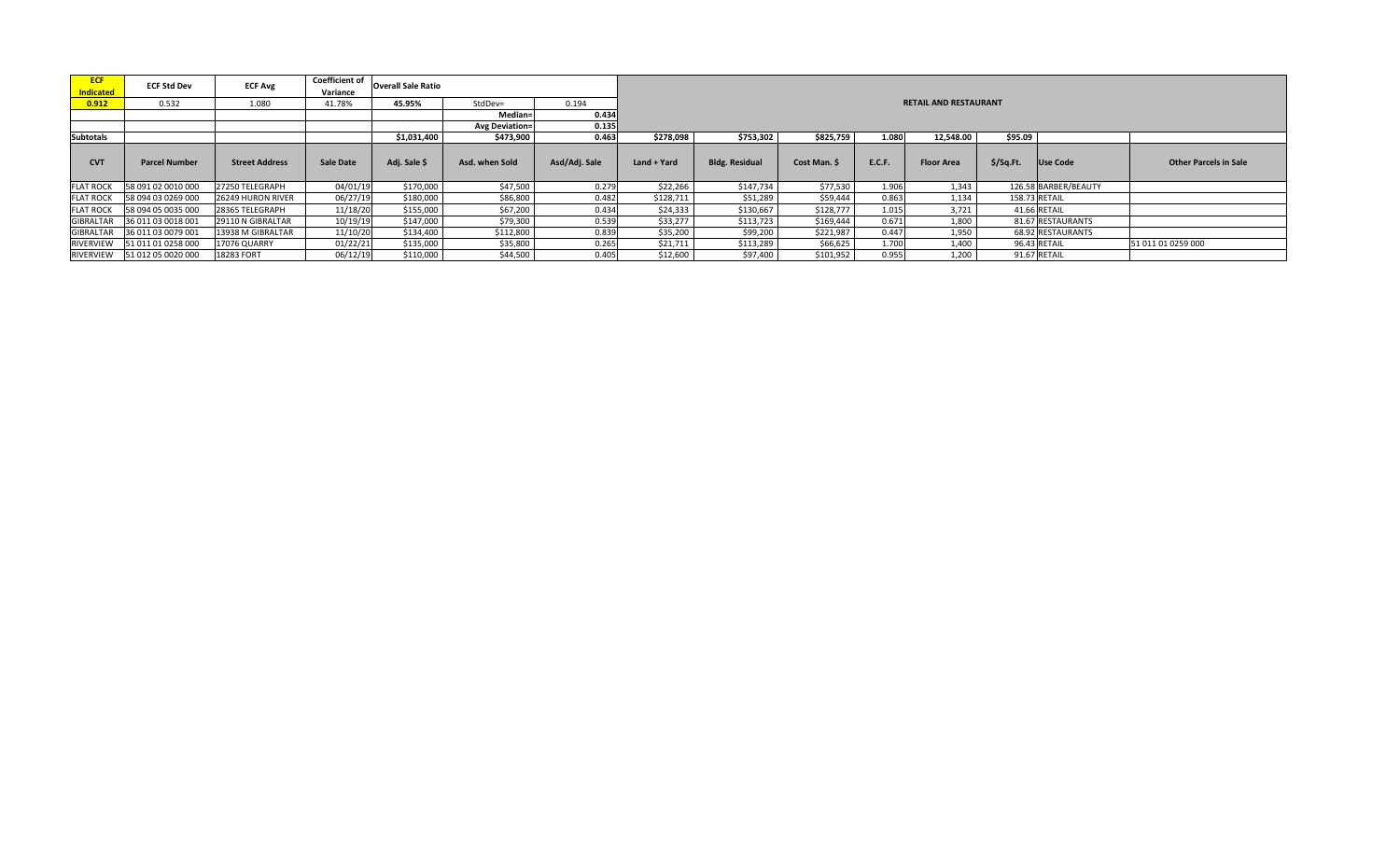| <b>ECF Indicated</b> | <b>ECF Std Dev</b>           | <b>ECF Avg</b>        | <b>Coefficient of</b><br>Variance | <b>Overall Sale Ratio</b> |                       |               |             |                       |              |               |                   |             |                         |                                        |
|----------------------|------------------------------|-----------------------|-----------------------------------|---------------------------|-----------------------|---------------|-------------|-----------------------|--------------|---------------|-------------------|-------------|-------------------------|----------------------------------------|
| 0.839                | 0.354                        | 0.807                 | 40.48%                            | 46.45%                    | StdDev=               | 0.208         |             |                       |              |               | <b>OFFICES</b>    |             |                         |                                        |
|                      |                              |                       |                                   |                           | Median-               | 0.472         |             |                       |              |               |                   |             |                         |                                        |
|                      |                              |                       |                                   |                           | <b>Avg Deviation=</b> | 0.157         |             |                       |              |               |                   |             |                         |                                        |
| <b>Subtotals</b>     |                              |                       |                                   | \$5,697,900               | \$2,646,900           | 0.514         | \$1,481,084 | \$4,216,816           | \$5,028,172  | 0.807         | 87,006.00         | \$77.29     |                         |                                        |
| <b>CVT</b>           | <b>Parcel Number</b>         | <b>Street Address</b> | <b>Sale Date</b>                  | Adj. Sale \$              | Asd. when Sold        | Asd/Adj. Sale | Land + Yard | <b>Bldg. Residual</b> | Cost Man. \$ | <b>E.C.F.</b> | <b>Floor Area</b> | $$$ /Sq.Ft. | Use Code                | <b>Other Parcels in Sale</b>           |
| <b>FLAT ROCK</b>     | 58 092 01 0039 301           | 26528 HURON RIVER     | 01/30/20                          | \$560,000                 | \$128,400             | 0.229         | \$35,396    | \$524,604             | \$267,522    | 1.961         | 2.160             |             | 259.26 MED DENTAL       |                                        |
| <b>FLAT ROCK</b>     | 58 094 02 0093 304           | 26342 GIBRALTAR       | 12/11/20                          | \$300,000                 | \$219,700             | 0.732         | \$38,337    | \$261,663             | \$328,716    | 0.796         | 3,884             |             | 77.24 OFFICE BUILDINGS  |                                        |
| <b>FLAT ROCK</b>     | 58 094 02 0107 000           | 26307 HURON RIVER     | 09/13/19                          | \$479,500                 | \$184,500             | 0.385         | \$229,209   | \$250,291             | \$277,721    | 0.901         | 2,792             |             | 171.74 MORTUARY         |                                        |
| <b>FLAT ROCK</b>     | 58 138 01 0286 000           | 29015 GIBRALTAR       | 12/31/19                          | \$100,000                 | \$47,200              | 0.472         | \$5,306     | \$94,694              | \$114,512    | 0.827         | 2,729             |             | 36.64 OFFICE BUILDINGS  |                                        |
| GIBRALTAR            | 36 012 99 0025 000           | 29503 W JEFFERSON     | 11/08/19                          | \$845,000                 | \$386,400             | 0.457         | \$222,156   | \$622,844             | \$810,706    | 0.768         | 20,476            |             | 41.27 OFFICE BUILDINGS  |                                        |
| RIVERVIEW            | 51 002 99 0001 300           | 15295 PENNSYLVANIA    | 06/17/20                          | \$375,000                 | \$199,400             | 0.532         | \$146,274   | \$228,726             | \$269,004    | 0.85C         | 8,081             |             | 46.41 OFFICE BUILDINGS  |                                        |
| RIVERVIEW            | 51 012 01 0064 004           | <b>12200 SIBLEY</b>   | 04/13/20                          | \$100,000                 | \$45,600              | 0.456         | \$17,207    | \$82,793              | \$103,105    | 0.803         | 1,500             |             | 66.67 OFFICE BUILDINGS  |                                        |
| <b>RIVERVIEW</b>     | 51 012 05 0015 302           | 18263 FORT            | 06/06/19                          | \$72,000                  | \$55,100              | 0.765         | \$35,479    | \$36,521              | \$117,432    | 0.311         | 1,200             |             | 60.00 MED DENTAL        |                                        |
| SOUTHGATE            | 53 008 02 0053 000           | 14290 NORTHLINE       | 10/28/19                          | \$300,000                 | \$133,500             | 0.445         | \$45,926    | \$254,074             | \$304,707    | 0.834         | 3,800             |             | 78.95 OFFICE BUILDINGS  |                                        |
| SOUTHGATE            | 53 008 03 0354 000           | 12855 DIX-TOLEDO      | 07/01/19                          | \$154,000                 | \$102,700             | 0.667         | \$52,585    | \$101,415             | \$201,698    | 0.503         | 3,080             |             | 50.00 OFFICE BUILDINGS  |                                        |
| SOUTHGATE            | 53 013 99 0002 001           | 15755 NORTHLINE       | 03/16/20                          | \$900,000                 | \$326,500             | 0.363         | \$349,777   | \$550,223             | \$440,623    | 1.249         | 8,252             |             | 109.06 OFFICE BUILDINGS |                                        |
| SOUTHGATE            | 53 015 02 0005 002           | 14703 ALLEN RD        | 09/18/20                          | \$380,000                 | \$245,700             | 0.647         | \$60,045    | \$319,955             | \$593,190    | 0.539         | 7,080             |             | 53.67 OFFICE BUILDINGS  |                                        |
| WYANDOTTI            | 57 003 07 0157 001           | <b>1201 FORT</b>      | 01/24/20                          | \$44,000                  | \$36,300              | 0.825         | \$16,422    | \$27,578              | \$74,708     | 0.369         | 1,100             |             | 40.00 2OFC              |                                        |
| <b>WYANDOTTE</b>     | 57 003 08 0425 300           | 1746 FORD             | 02/10/21                          | \$85,000                  | \$0                   | 0.000         | \$18,898    | \$66,102              | \$93,745     | 0.705         | 1,166             |             | 72.90 2OFC              |                                        |
|                      | WYANDOTTE 57 003 08 0490 000 | <b>1616 FORD</b>      | 12/30/19                          | \$180,000                 | \$73,200              | 0.407         | \$43,159    | \$136,841             | \$136,873    | 1.000         | 2,160             | 83.33 2OFC  |                         | 57 003 08 0492 000                     |
| WYANDOTTE            | 57 015 11 0014 000           | <b>562 OAK</b>        | 09/08/20                          | \$125,000                 | \$73,100              | 0.585         | \$26,223    | \$98,777              | \$167,797    | 0.589         | 7.302             | 17.12 2OFC  |                         |                                        |
| <b>WYANDOTTE</b>     | 57 017 04 0119 000           | 2011 OAK              | 05/09/19                          | \$288,400                 | \$144,800             | 0.502         | \$36,285    | \$252,115             | \$349,343    | 0.722         | 3.750             |             | 76.91 2OFC              |                                        |
| <b>WYANDOTTE</b>     | 57 023 14 0019 302           | 4500 BIDDLE           | 11/30/20                          | \$150,000                 | \$127,400             | 0.849         | \$29,655    | \$120,345             | \$163,032    | 0.738         | 2.294             | 65.39 2OFC  |                         |                                        |
|                      | WYANDOTTE 57 023 17 0006 001 | 4644 BIDDLE           | 11/06/20                          | \$260,000                 | \$117,400             | 0.452         | \$72,745    | \$187,255             | \$213,738    | 0.876         | 4.200             | 61.90 2OFC  |                         | 57 023 17 0001 003, 57 023 17 0008 001 |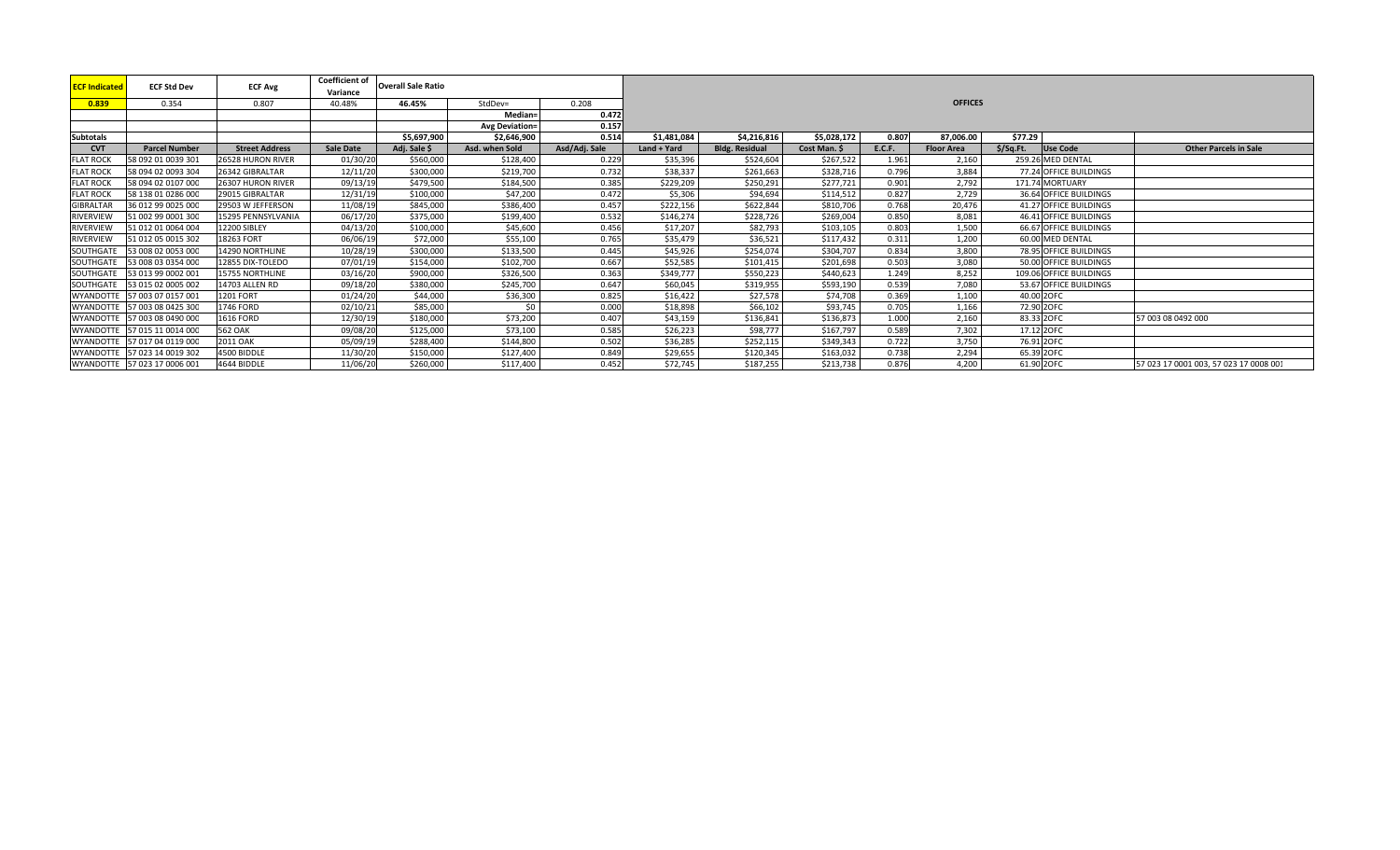| <b>ECF Indicated</b> | <b>ECF Std Dev</b>           | <b>ECF Avg</b>        | <b>Coefficient of</b><br>Variance | <b>Overall Sale Ratio</b> |                       |               |             |                       |              |        |                   |           |                           |                              |
|----------------------|------------------------------|-----------------------|-----------------------------------|---------------------------|-----------------------|---------------|-------------|-----------------------|--------------|--------|-------------------|-----------|---------------------------|------------------------------|
| 1.189                | 0.443                        | 1.234                 | 37.65%                            | 42.52%                    | StdDev=               | 0.177         |             |                       |              |        | <b>MULTI-RES</b>  |           |                           |                              |
|                      |                              |                       |                                   |                           | Median=               | 0.421         |             |                       |              |        |                   |           |                           |                              |
|                      |                              |                       |                                   |                           | <b>Avg Deviation=</b> | 0.117         |             |                       |              |        |                   |           |                           |                              |
| <b>Subtotals</b>     |                              |                       |                                   | \$5,582,600               | \$2,373,800           | 0.469         | \$820,255   | \$4,762,345           | \$4,005,119  | 1.234  | 104,808.00        | \$57.96   |                           |                              |
| <b>CVT</b>           | <b>Parcel Number</b>         | <b>Street Address</b> | <b>Sale Date</b>                  | Adj. Sale \$              | Asd. when Sold        | Asd/Adj. Sale | Land + Yard | <b>Bldg. Residual</b> | Cost Man. \$ | E.C.F. | <b>Floor Area</b> | \$/Sq.Ft. | Use Code                  | <b>Other Parcels in Sale</b> |
| <b>FLAT ROCK</b>     | 58 094 03 0213 303           | 26118 GIBRALTAR       | 11/11/19                          | \$177,000                 | \$77,200              | 0.436         | \$21,996    | \$155,004             | \$92,423     | 1.677  | 2,100             |           | 84.29 MULTIPLE RESIDENCES |                              |
| <b>FLAT ROCK</b>     | 58 132 99 0005 000           | 23262 WOODRUFF        | 08/01/19                          | \$407,500                 | \$185,200             | 0.454         | \$86,890    | \$320,610             | \$265,443    | 1.208  | 6,952             |           | 58.62 MULTIPLE RESIDENCES |                              |
| <b>FLAT ROCK</b>     | 58 134 01 0040 000           | 24899 MAYFAIR         | 03/16/20                          | \$725,000                 | \$226,900             | 0.313         | \$96,812    | \$628,188             | \$421,748    | 1.489  | 12,943            |           | 56.01 MULTIPLE RESIDENCES |                              |
| <b>FLAT ROCK</b>     | 58 138 03 0003 002           | 29019 SHEEKS          | 11/08/19                          | \$138,600                 | \$57,000              | 0.411         | \$9,800     | \$128,800             | \$97,996     | 1.314  | 2,197             |           | 63.09 MULTIPLE RESIDENCES |                              |
| GIBRALTAR            | 36 017 99 0009 000           | 30101 W JEFFERSON     | 01/08/20                          | \$180,000                 | \$118,300             | 0.657         | \$109,563   | \$70,437              | \$113,500    | 0.621  | 3,663             |           | 49.14 MULTIPLE RESIDENCES |                              |
| RIVERVIEW            | 51 010 02 0013 001           | 12523 PENNSYLVANIA    | 06/10/19                          | \$375,000                 | \$161,500             | 0.431         | \$40,946    | \$334,054             | \$308,967    | 1.081  | 7.856             |           | 47.73 APARTMENT           |                              |
|                      | WYANDOTTE 57 001 05 0252 001 | 279 RIVERBANK         | 04/26/19                          | \$352,000                 | \$333,900             | 0.949         | \$139,515   | \$212,485             | \$480,654    | 0.442  | 14,088            |           | 24.99 2APT5               | 57 001 05 0252 002           |
|                      | WYANDOTTE 57 006 01 0002 000 | 1212 5TH              | 05/05/20                          | \$560,000                 | \$178,100             | 0.318         | \$44,723    | \$515,277             | \$295,418    | 1.744  | 7,191             |           | 77.88 2APT5               |                              |
|                      | WYANDOTTE 57 014 02 0005 000 | 2753 10TH             | 08/12/19                          | \$180,000                 | \$90,200              | 0.501         | \$37,574    | \$142,426             | \$157,157    | 0.906  | 3,996             |           | 45.05 2APT5               |                              |
|                      | WYANDOTTE 57 017 13 0191 300 | 1749 OAK              | 08/05/19                          | \$1,000,000               | \$409,300             | 0.409         | \$108,056   | \$891,944             | \$855,876    | 1.042  | 20,448            |           | 48.90 2APT                |                              |
|                      | WYANDOTTE 57 019 07 0038 002 | 4245 QUARRY           | 12/29/20                          | \$1,100,000               | \$380,400             | 0.346         | \$84,023    | \$1,015,977           | \$732,291    | 1.387  | 18,564            |           | 59.25 2APT                | 57 019 07 0044 002           |
|                      | WYANDOTTE 57 021 11 0033 000 | 3506 13TH             | 05/14/19                          | \$387,500                 | \$155,800             | 0.402         | \$40,357    | \$347,143             | \$183,646    | 1.890  | 4,810             |           | 80.56 2APT5               |                              |